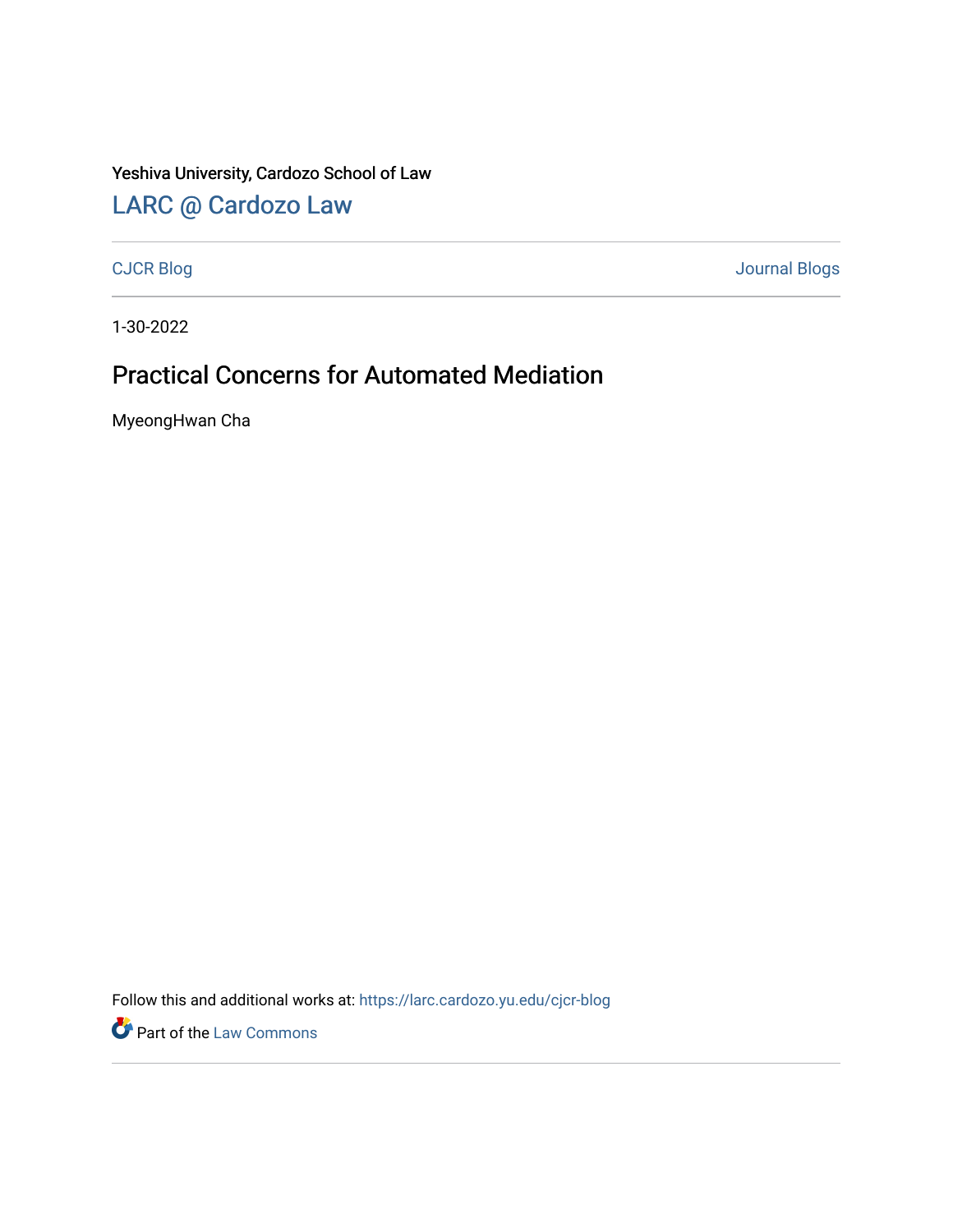#### PRACTICAL CONCERNS FOR AUTOMATED MEDIATION

#### *MyeongHwan Cha*

Although traditional mediations involve a human mediator, automated mediation not only provides a platform for virtual mediations and enhances communication of information, but also actively facilitates disputes through the use of artificially intelligent ("AI") systems.<sup>1</sup> Such systems are capable of identifying interests and goals, refining preferences, calculating tradeoffs, and creating potential solution packages.<sup>2</sup> However, aside from the ethical concerns of automated mediation, there are various practical issues that require attention. Automated mediation systems, like Smartsettle, raise such issues, specifically concerns of creativity, care, and confusion.

Smartsettle is a negotiation support system that "elicits and manages preferences for any number of parties . . . and generates potential agreements based on party preferences."<sup>3</sup> The platform allows parties to privately view established issues between them and enables them to assign preferences for each.<sup>4</sup> These preferences can be assigned through a visual graph that corresponds with the parties' levels of satisfaction.<sup>5</sup> Parties can then create and exchange their own resolution packages, which, essentially, compile a bundle of proposals for all of the issues involved.<sup>6</sup> Each resolution package can reflect party preference by using labels such as unacceptable, fair, conciliatory, or optimistic.<sup>7</sup> In exchanging proposals, the Smartsettle program is also able to generate and suggest alternative resolution packages, based on those created by the parties.<sup>8</sup> This visual blind bidding system generates proposals in between the "zone of agreement" and eliminates the tedious back and forth that is often a part of mediations and negotiations.<sup>9</sup> Visual blind bidding also allows participants or the mediator to make anonymous proposals disguised as a suggestion from the Smartsettle algorithm.<sup>10</sup> This is the essence of the system, but it is not all that Smartsettle has to offer.<sup>11</sup>

<sup>1</sup> Ayelet Sela, *Can Computers Be Fair? How Automated and Human-Powered Online Dispute Resolution Affect Procedural Justice in Mediation and Arbitration*, 33 OHIO STATE J. DISP. RESOL. 91, 100 (2018). 2 *Id.*

<sup>3</sup> *About*, SMARTSETTLE, https://www.smartsettle.com/about-us [https://perma.cc/8HSN-693W] (last visited Jan. 28, 2022).

<sup>4</sup> Ayelet Sela, *The Effect of Online Technologies on Dispute Resolution System Design: Antecedents, Current Trends, and Future Directions*, 21 LEWIS & CLARK L. REV. 635, 663 (2017); Davide Carneiro et al., *Online Dispute Resolution: An Artificial Intelligence Perspective*, 41 A.I. REV. 211, 228 (2014).

<sup>5</sup> Sela, *supra* note 4.

<sup>6</sup> *Id.*

<sup>7</sup> ENegotiation by Smartsettle, *Smartsettle Infinity Made Simple*, YOUTUBE (Oct. 31, 2018), https://www.youtube.com/watch?v=RroY5fqAevs [https://perma.cc/B298-LJEX].

<sup>8</sup> Sela, *supra* note 4; *see also* Carneiro, *supra* note 4.

<sup>9</sup> Ernest Thiessen & Graham Ross, *Live Demonstration of a Working Collaborative eNegotiation System (Smartsettle Infinity)*, 18 INT'L CONF. A.I. & L. 50, 275 (2021).

 $10$  *Id.* 

<sup>&</sup>lt;sup>11</sup> *See id.* at 276 (Automatic deal-closer closes small gaps to avoid impasse, maximizes the minimum gain, uncovers hidden value, generates an improvement that distributes those values fairly, and has fairness-enhancing normalization that distributes additional benefits fairly.); *see also* David Allen Larson, "*Brother, Can You Spare a Dime?" Technology Can Reduce Dispute Resolution Costs When Times Are Tough and Improve Outcomes*, 11 NEV. L. J. 523, 539–40 (2011) (stating that an online chat function is available, an arbitration option is available, and that Smartsettle rewards the party that makes the smallest final move, while also recognizing the more generous party).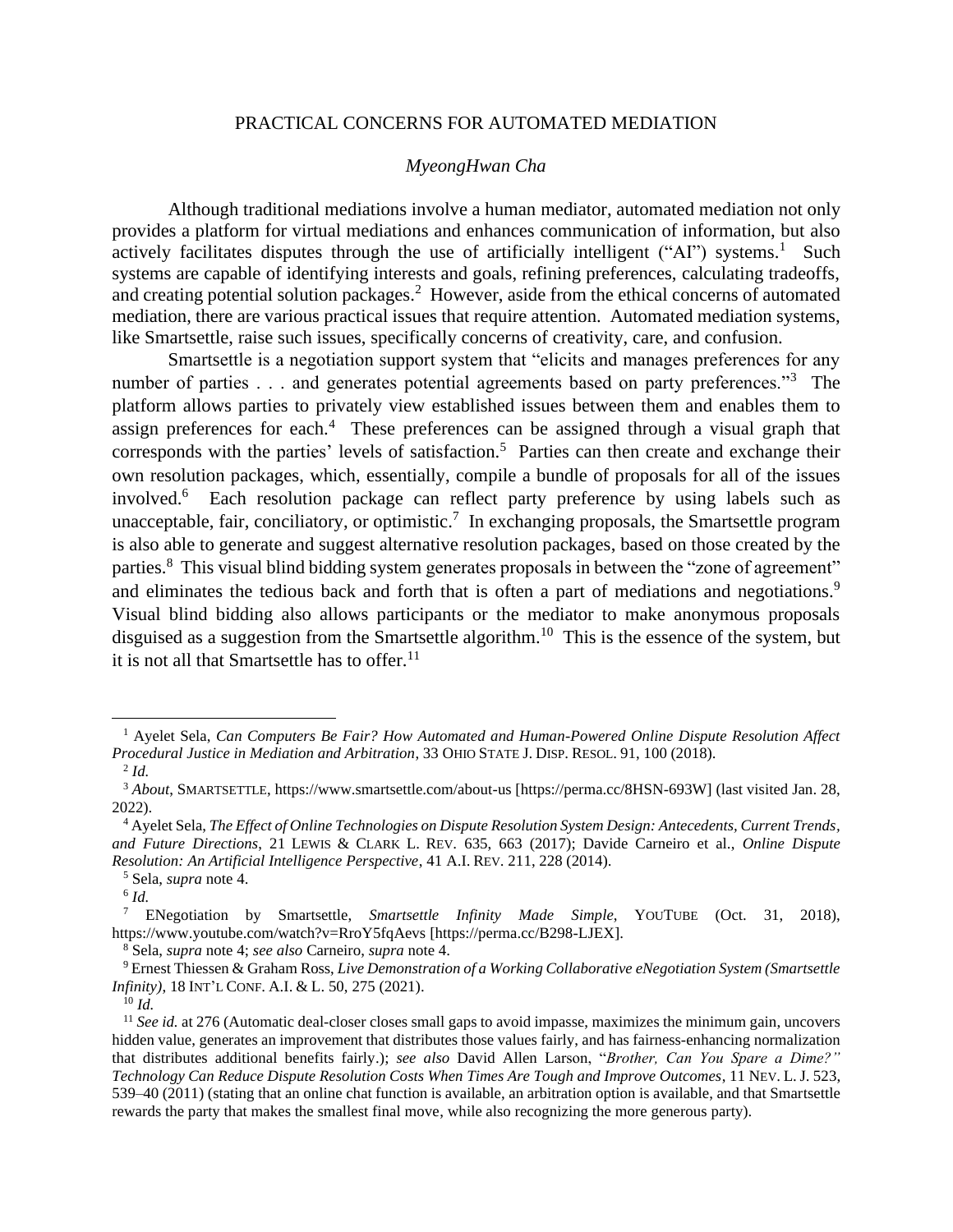The main benefits of automated mediation are cost savings and convenience, especially in comparison to litigation.<sup>12</sup> Other benefits are the potential for greater access to justice<sup>13</sup> and, possibly, the ability to reach better results.<sup>14</sup> However, concerns about the use of automated mediation seem to undercut these proposed benefits.

First, there is an issue of creativity. Although participants may feel more satisfied with automated mediation programs, $15$  these platforms are restricted in the types of issues that can be addressed and solutions that can be reached.<sup>16</sup> Although systems like Smartsettle may be intuitive for monetary issues, or issues that can be assigned some form of numerical value, cases that involve more emotional or moral disputes are difficult to quantify.<sup>17</sup> Moreover, participants may not be interested in anything numerical or quantitative. A significant benefit of the traditional mediation process is the ability to allow parties to reach creative or unconventional solutions that may be unavailable in a court.<sup>18</sup> Resolutions facilitated by a human mediator can involve apologies, future approaches to communication, an accounting for past wrongs, and a refrain from certain contact or conduct.<sup>19</sup>

Second, there is an issue of human care. A key part of mediation is providing an environment where participants can feel heard and understood.<sup>20</sup> However, an automated mediation system cannot truly listen, nor can it consider personalities or physical and verbal cues.<sup>21</sup> Participants may even feel isolated and believe that they are not worthy of human attention.<sup>22</sup>

Finally, there is an issue of confusion, specifically regarding accessibility and AI literacy. People may simply lack access to technology or the Internet.<sup>23</sup> Additionally, the software may not be available in certain languages, which excludes certain groups from participating, or there may be risks of miscommunication between participants of different languages and cultures.<sup>24</sup> Regarding AI literacy, participants can be confronted with an intimidating platform and a learning curve that is not comparable to their daily usage of the Internet and other technologies.<sup>25</sup> This may

<sup>12</sup> Joseph W. Goodman, *The Pros and Cons of Online Dispute Resolution: An Assessment of Cyber-Mediation Websites*, 2 DUKE L. & TECH. REV. 1, 7–8 (2003); Larson, *supra* note 11, at 541.

<sup>13</sup> *See* Anjanette H. Raymond & Scott J. Shackelford, *Technology, Ethics, and Access to Justice: Should an Algorithm be Deciding Your Case?*, 35 MICH. J. INT'L L. 485, 491–92 (2014) (observing that ODR platforms can mitigate backlog and potentially motivate consumers to seek redress, thereby increasing access to justice).

<sup>14</sup> *See* Sela, *supra* note 1, at 132–33 (finding that principal, or automated, mediations reported greater satisfaction compared to instrumental mediations, or mediations with a human mediator).

 $^{15}$  *Id.* 

<sup>16</sup> *See* Raymond & Shackelford, *supra* note 13, at 517 (stating that the use of algorithms for cases such as child custody and discrimination is a step too far for many individuals).

<sup>&</sup>lt;sup>17</sup> *See* Goodman, *supra* note 12, at 10 (stating that automated mediation programs can only handle disputes where the amount of the settlement is the issue).

<sup>&</sup>lt;sup>18</sup> CARRIE J. MENKEL-MEADOW ET AL., MEDIATION PRACTICE, POLICY & ETHICS 66-67 (3rd ed. 2020).

<sup>19</sup> *Id.*

<sup>20</sup> Goodman, *supra* note 12, at 10–11; *see* MENKEL-MEADOW ET AL., *supra* note 18, at 163 (stating that a key task of a mediator is to enable communication, expression, and encourage parties to listen to each other).

<sup>21</sup> Goodman, *supra* note 12, at 11.

<sup>22</sup> Larson, *supra* note 11, at 556.

<sup>23</sup> Goodman, *supra* note 12, at 12.

<sup>24</sup> Larson, *supra* note 11, at 547.

<sup>25</sup> *Id.* at 542.